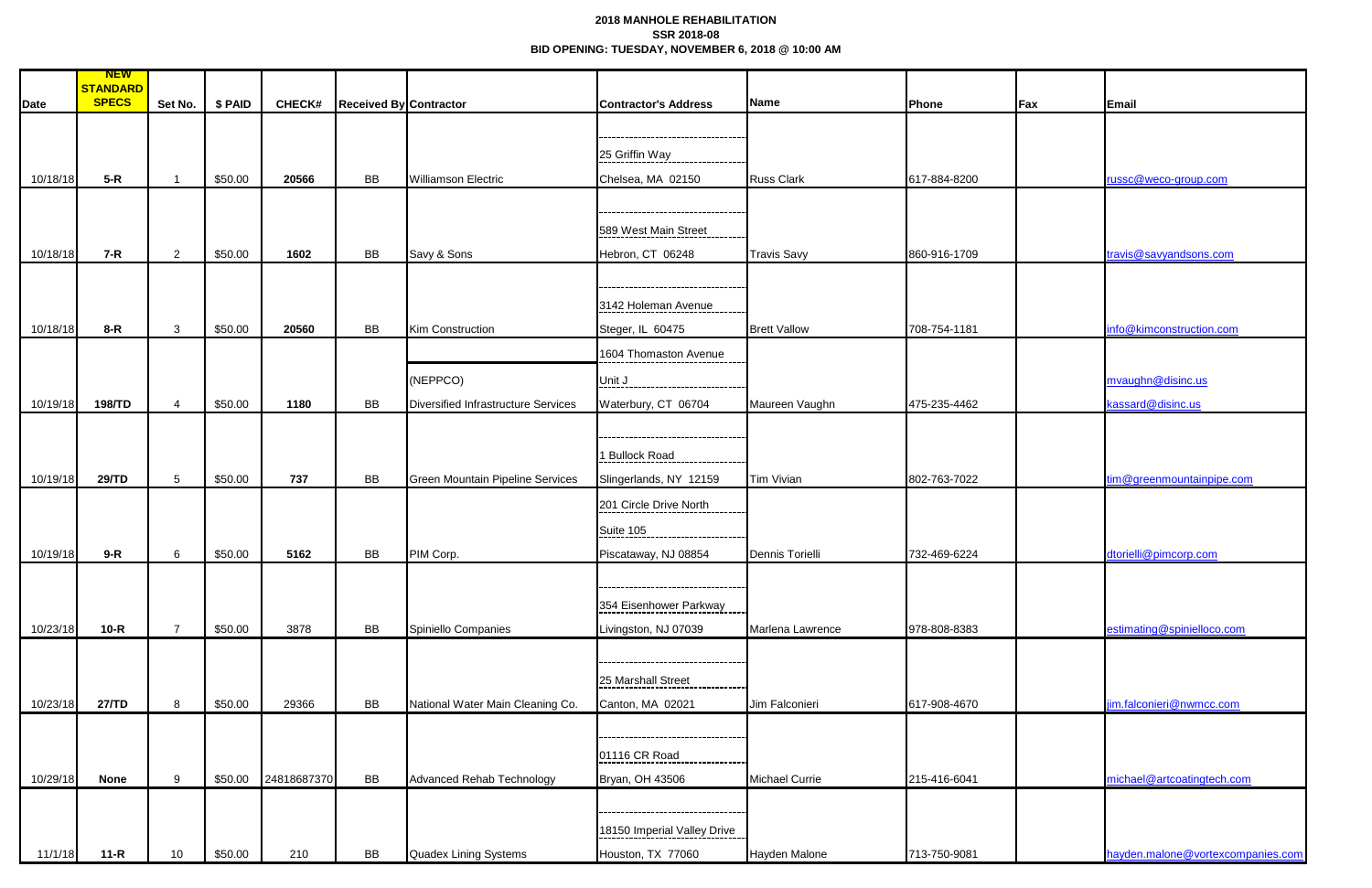## **2018 MANHOLE REHABILITATION SSR 2018-08 BID OPENING: TUESDAY, NOVEMBER 6, 2018 @ 10:00 AM**

|      | <b>NEW</b>   |    |                 |                                      |                                      |             |       |         |       |
|------|--------------|----|-----------------|--------------------------------------|--------------------------------------|-------------|-------|---------|-------|
|      | STANDARD     |    |                 |                                      |                                      |             |       |         |       |
| Date | <b>SPECS</b> |    | Set No. \$ PAID | <b>CHECK#</b> Received By Contractor | <b>Contractor's Address</b>          | <b>Name</b> | Phone | $ $ Fax | Email |
|      |              |    |                 |                                      |                                      |             |       |         |       |
|      |              |    |                 |                                      | . <i>.</i> .                         |             |       |         |       |
|      |              |    |                 |                                      | ---------------------------------    |             |       |         |       |
|      |              | 11 |                 |                                      |                                      |             |       |         |       |
|      |              |    |                 |                                      |                                      |             |       |         |       |
|      |              |    |                 |                                      | ------------------------------------ |             |       |         |       |
|      |              |    |                 |                                      |                                      |             |       |         |       |
|      |              |    |                 |                                      |                                      |             |       |         |       |
|      |              | 12 |                 |                                      |                                      |             |       |         |       |
|      |              |    |                 |                                      |                                      |             |       |         |       |
|      |              |    |                 |                                      | ------------------------------------ |             |       |         |       |
|      |              |    |                 |                                      | --------------------------------     |             |       |         |       |
|      |              | 13 |                 |                                      |                                      |             |       |         |       |
|      |              |    |                 |                                      |                                      |             |       |         |       |
|      |              |    |                 |                                      | -------------------------------      |             |       |         |       |
|      |              |    |                 |                                      | -----------------------------------  |             |       |         |       |
|      |              | 14 |                 |                                      |                                      |             |       |         |       |
|      |              |    |                 |                                      |                                      |             |       |         |       |
|      |              |    |                 |                                      |                                      |             |       |         |       |
|      |              |    |                 |                                      |                                      |             |       |         |       |
|      |              |    |                 |                                      | --------------------------------     |             |       |         |       |
|      |              | 15 |                 |                                      |                                      |             |       |         |       |
|      |              |    |                 |                                      |                                      |             |       |         |       |
|      |              |    |                 |                                      |                                      |             |       |         |       |
|      |              |    |                 |                                      |                                      |             |       |         |       |
|      |              | 16 |                 |                                      |                                      |             |       |         |       |
|      |              |    |                 |                                      |                                      |             |       |         |       |
|      |              |    |                 |                                      | ------------------------------------ |             |       |         |       |
|      |              |    |                 |                                      | ------------------------------------ |             |       |         |       |
|      |              | 17 |                 |                                      |                                      |             |       |         |       |
|      |              |    |                 |                                      |                                      |             |       |         |       |
|      |              |    |                 |                                      | -----------------------------------  |             |       |         |       |
|      |              |    |                 |                                      |                                      |             |       |         |       |
|      |              |    |                 |                                      | -----------------------------------  |             |       |         |       |
|      |              | 18 |                 |                                      |                                      |             |       |         |       |
|      |              |    |                 |                                      |                                      |             |       |         |       |
|      |              |    |                 |                                      |                                      |             |       |         |       |
|      |              |    |                 |                                      | -----------------------------------  |             |       |         |       |
|      |              | 19 |                 |                                      |                                      |             |       |         |       |
|      |              |    |                 |                                      |                                      |             |       |         |       |
|      |              |    |                 |                                      | -----------------------------------  |             |       |         |       |
|      |              |    |                 |                                      |                                      |             |       |         |       |
|      |              | 20 |                 |                                      |                                      |             |       |         |       |
|      |              |    |                 |                                      |                                      |             |       |         |       |